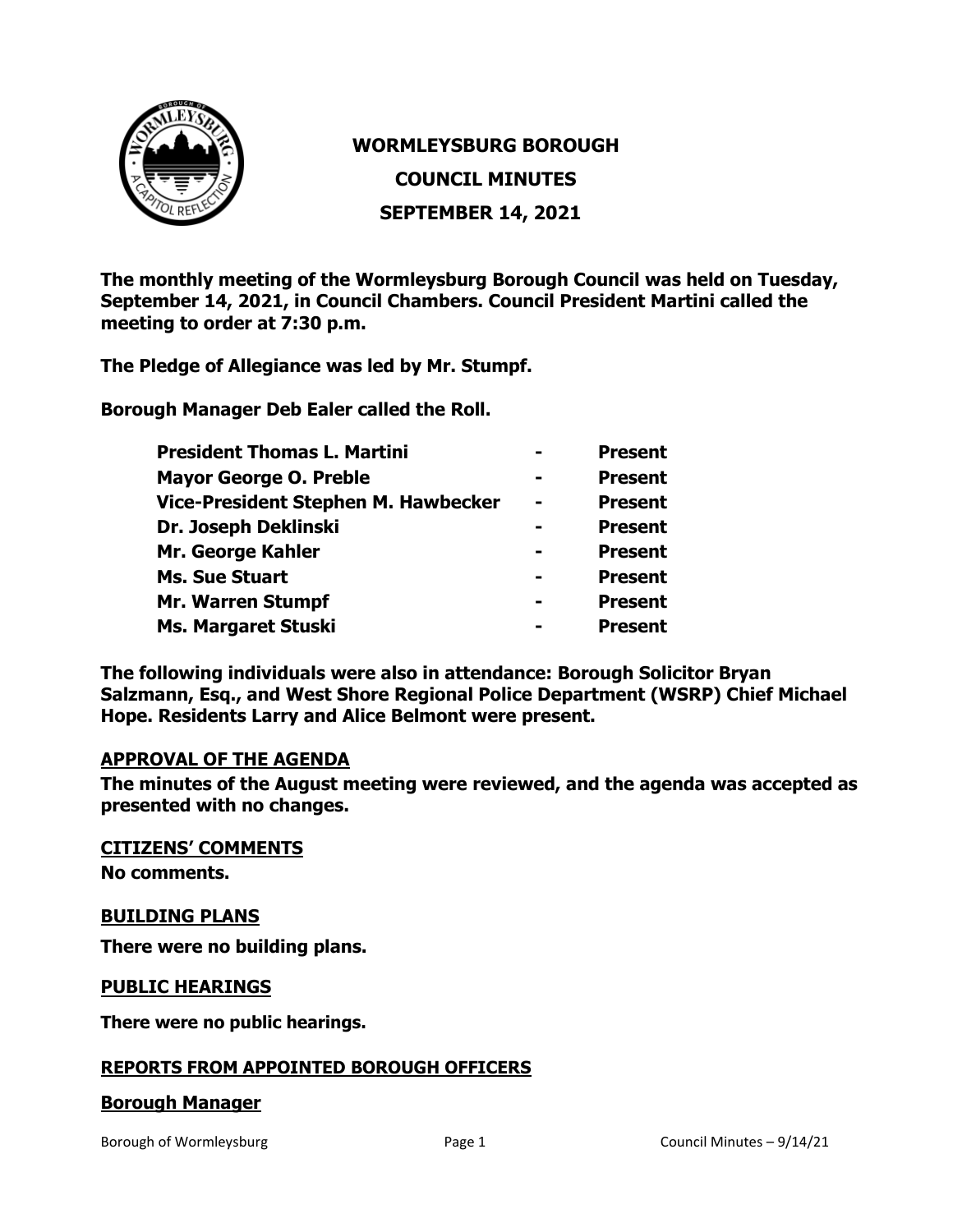**The Borough Manager's monthly report, which was emailed earlier, was accepted with no questions.**

- **ACTION: On motion made by Dr. Deklinski and seconded by Ms. Stuart, Council unanimously approved the hiring of full-time Public Works employee, Jeremiah Patton.**
- **ACTION: On motion made by Ms. Stuart and seconded by Mr. Kahler, Council unanimously approved the 2022 Minimum Municipal Obligation (MMO) Non-Uniformed Employees Pension Plan which outlines that the Minimal Municipal Obligation amount for 2022 budgeting purposes is \$0.**

# **Borough Treasurer**

**The July Treasurer's report was reviewed.**

**ACTION: On motion made by Dr. Deklinski and seconded by Mr. Hawbecker, the July Treasurer's report was accepted and directed to be filed for audit.**

**Borough Solicitor**

**No report.**

# **Borough Engineer**

**The Borough Engineer report was provided electronically summarizing the statuses of the following projects and tasks to be performed:**

- **i. Redding Park CDBG Project**
- **ii. 2021-2021 MS4 Annual Report**
- **iii. Pump Station Evaluations**
- **iv. RoadBotics Pavement Assessment**
- **v. Walnut Street Drainage**
- **vi. 120 South Front Street CDBG Project**

# **COUNCIL PRESIDENT'S REPORT**

**Mr. Martini advised council that Yankee Doodle Restaurant is available to host the Borough's Volunteer Recognition event. After discussion, it was agreed that it would be scheduled in conjunction with the Redding Park Dedication.**

### **COUNCIL VICE-PRESIDENT'S REPORT**

**ACTION: On motion made by Mr. Hawbecker, and seconded by Dr. Deklinski, Council unanimously approved the distribution of funds as follows (as evidenced by the check registers dated from 8/10 to 9/14/2021).**

### **Accounts Number of Checks Distribution Summary**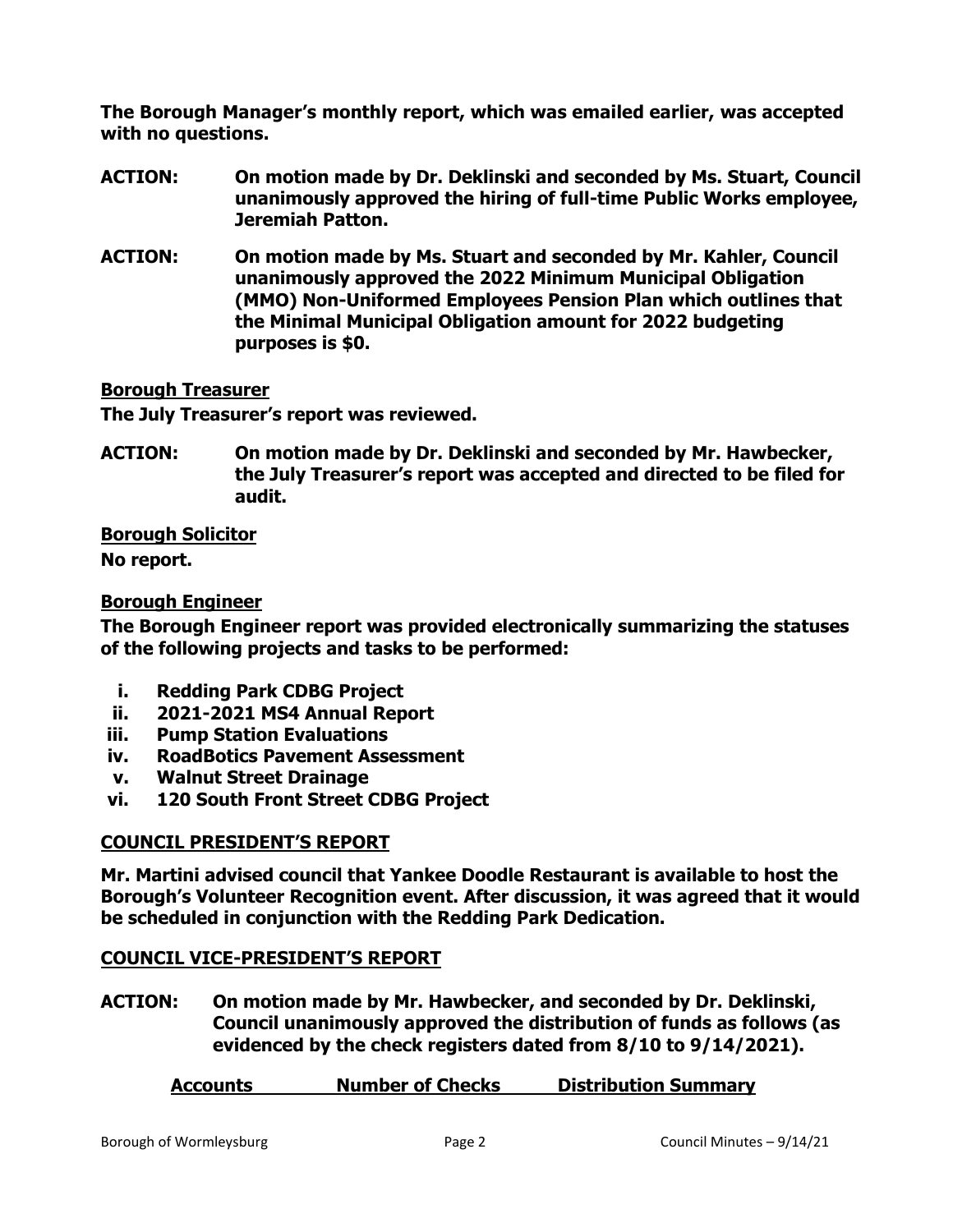| <b>General Fund</b>  | 59 | \$178,609.36   |
|----------------------|----|----------------|
| <b>Fire Tax Fund</b> | 2  | 1,057.19       |
| <b>Sewer Fund</b>    | 11 | 61,589.25      |
| Total                |    | $$241,255.80*$ |

**\*The distribution summary total may include inter-fund transfers in keeping with accounting requirements.** 

### **MAYOR'S REPORT**

**The Mayor provided his monthly report, which was accepted without questions.** 

**By Council consensus, Trick or Treat night is to be held on Thursday, October 28, 2021, from 6pm until 8pm.**

# **COMMITTEE REPORTS**

# **Administrative Committee**

**ACTION: On motion made by Mr. Hawbecker, and seconded by Ms. Stuski, Council unanimously approved the Mid-Year Budget Adjustments.** 

# **Parks, Public Lands and Recreation Committee, COG**

**Ms. Stuski reported the Recreation Committee has planned the Halloween party.**

**The Capital Region Council of Governments (CapCOG) held its monthly meeting. West Shore Bureau of Fire's application for SAFER Funds from the federal government has been awarded.** 

**Ms. Stuski advised council of Good Shepard's request for a reduced fee amount for use of the Redding Park football field.** 

**ACTION: On motion made by Dr. Deklinski, and seconded by Mr. Hawbecker, Council unanimously approved Good Shepard's fee reduction to \$25 per use of the Redding Park football field.** 

### **Planning Commission and Streets, Sanitary/Highway Committee**

**ACTION: On motion made by Dr. Deklinski, and seconded by Sue Stuart, Council unanimously approved the Tree Lighting ceremony be scheduled for December 4, 2021, at 6pm.** 

**Dr. Deklinski noted that the RoadBotics Pavement Assessment has been completed and data is to be provided within approximately 2 weeks.**

**Dr. Deklinski advised completed maps of the sewer and storm sewer systems have been digitized and currently under review with Rettew assessing how to televise the systems effectively and efficiently.**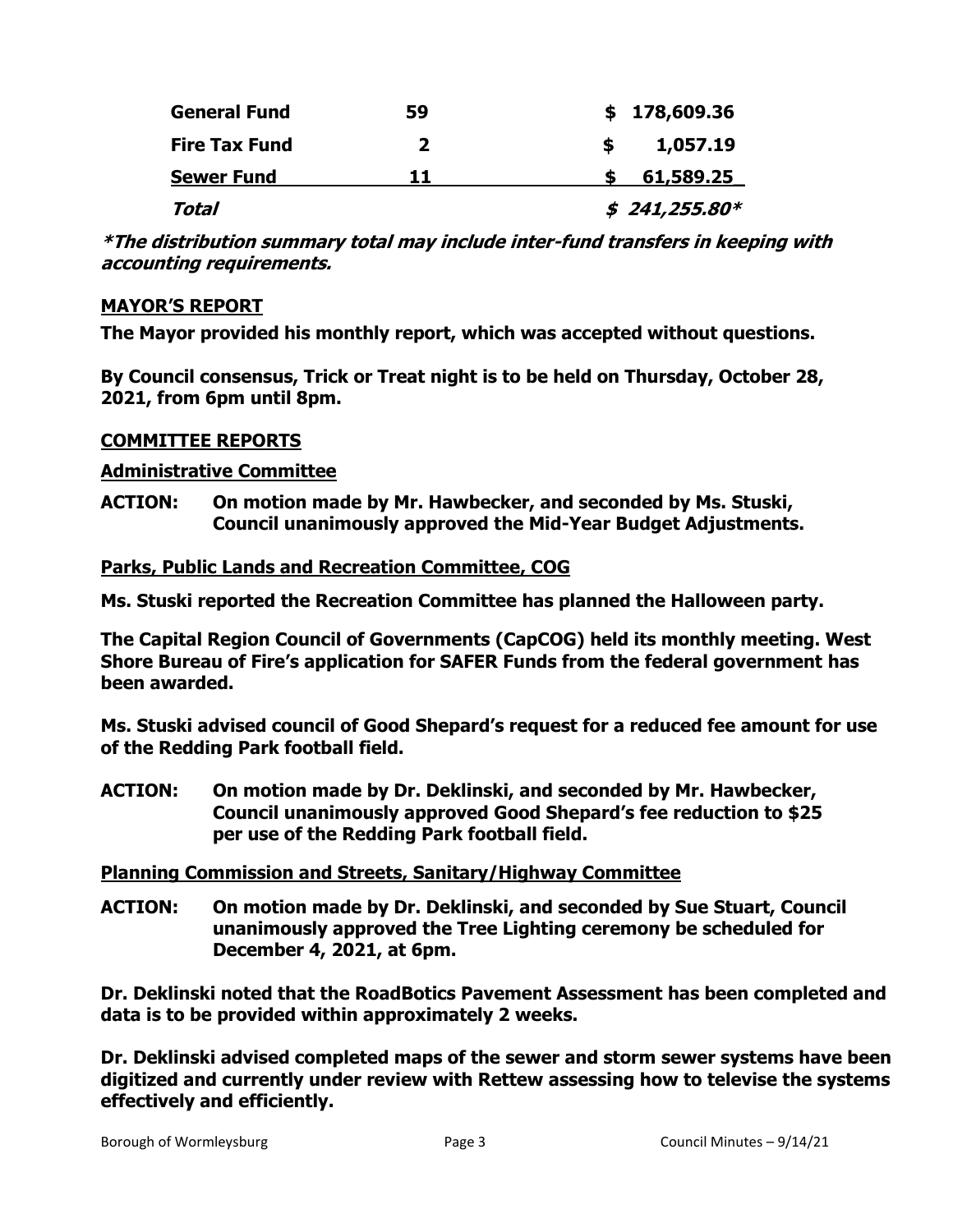## **Service/Property Committee**

**ACTION: On motion made by Mr. Kahler, and seconded by Dr. Deklinski, Council unanimously approved MS4 Training Certification be budgeted for 2022 for Recording Secretary Schmidt to attain MS4 certification.** 

### **Codes Enforcement, Zoning, Sidewalks and Shade Trees Committee**

**ACTION: On motion made by Ms. Stuart on behalf of the Codes Committee, Council voted 5 to 2 to approve the updated draft ordinance for Small Wireless Facility Ordinance provided by the Cohen Law Group, which is in two parts including the SWF Design Manual, and to move them forward to a public hearing subject to prompt reviews by both the Borough's and Cumberland County's Planning Commissions. This action preserves local zoning authority (for placement in rights-ofway, construction and modification), indemnification, and positions the Borough to meet the Commonwealth's October 28, 2021 implementation deadline, protecting options for future actions.**

> **Ms. Stuart and Mr. Stumpf voted nay to express their opposition to some of the legal authorities included in Act 50 which provides: (1) that municipalities may not regulate wireless services based on environmental or health effects of radio frequency emissions which is compounded by the absence of study data on the long-term health effects of human exposure to electromagnetic radiation from 5G and specifics about the radio frequency emissions from the antennas, (2) short time frames to review and act on applications and call public hearings, (3) narrow limitations on a municipality's ability to deny a permit application, (4) low flat fees for SWFs, and other tightly-drawn requirements beneficial to providers.**

### **Public Safety Committee**

**ACTION: On motion made by Mr. Stumpf, and seconded by Dr. Deklinski, Council unanimously approved the West Shore Bureau of Fire (WSBF) Major Incident Types and Classification reports for July 2021.** 

**Mr. Stumpf noted that the WSBF Smoke in the Park event is scheduled for September 24-25, 2021, in Negley Park.** 

**Mr. Stumpf thanked Ms. Stuart and Ms. Stuski for their work.** 

### **NEW BUSINESS**